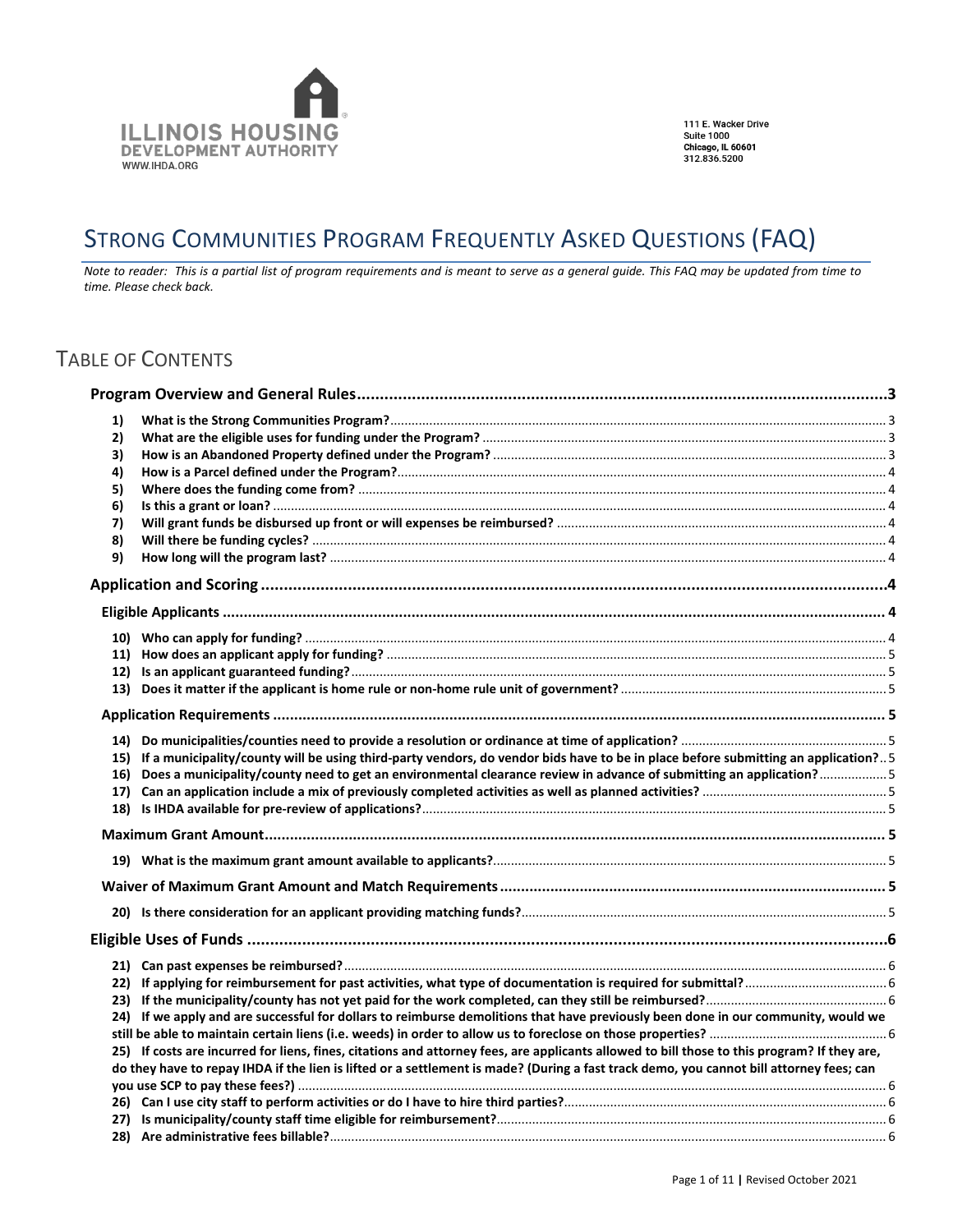| 32) If meeting requirements takes longer than expected (due to delays beyond applicants control, i.e., State Historic Preservation or     |  |
|-------------------------------------------------------------------------------------------------------------------------------------------|--|
|                                                                                                                                           |  |
| 33) Can we request for reimbursement for an asbestos inspection/abatement in one quarter and then for the demolition of the same          |  |
|                                                                                                                                           |  |
|                                                                                                                                           |  |
|                                                                                                                                           |  |
|                                                                                                                                           |  |
| 35) What if an abandoned property has a state lien placed on it (i.e. a Public Aid lien on a home where a person has been placed in a     |  |
| nursing home for years) and the home was left abandoned? How are those state liens handled or would they even be eligible?7               |  |
|                                                                                                                                           |  |
|                                                                                                                                           |  |
| 39) Is the demolition of an abandoned non-residential building (i.e. a school building) that is zoned residential eligible for the Strong |  |
|                                                                                                                                           |  |
| 40) If a municipality has four homes meeting the definition of Abandoned Residential Property and there is an abandoned garage on         |  |
|                                                                                                                                           |  |
|                                                                                                                                           |  |
| 42) Does SCP expect that the grant recipient will rehabilitate a home or is acquiring a home and selling it as-is considered a success    |  |
|                                                                                                                                           |  |
| 43) Can grantees submit debris removal or tree removal expenses on a parcel that does not contain a residential structure? 7              |  |
|                                                                                                                                           |  |
|                                                                                                                                           |  |
|                                                                                                                                           |  |
|                                                                                                                                           |  |
|                                                                                                                                           |  |
|                                                                                                                                           |  |
|                                                                                                                                           |  |
|                                                                                                                                           |  |
|                                                                                                                                           |  |
|                                                                                                                                           |  |
|                                                                                                                                           |  |
|                                                                                                                                           |  |
|                                                                                                                                           |  |
|                                                                                                                                           |  |
|                                                                                                                                           |  |
| 54) If the municipality/county is a certified unit of local government, and as such are eligible to demolish buildings, why do we need    |  |
|                                                                                                                                           |  |
|                                                                                                                                           |  |
|                                                                                                                                           |  |
|                                                                                                                                           |  |
|                                                                                                                                           |  |
|                                                                                                                                           |  |
|                                                                                                                                           |  |
|                                                                                                                                           |  |
|                                                                                                                                           |  |
|                                                                                                                                           |  |
|                                                                                                                                           |  |
|                                                                                                                                           |  |
|                                                                                                                                           |  |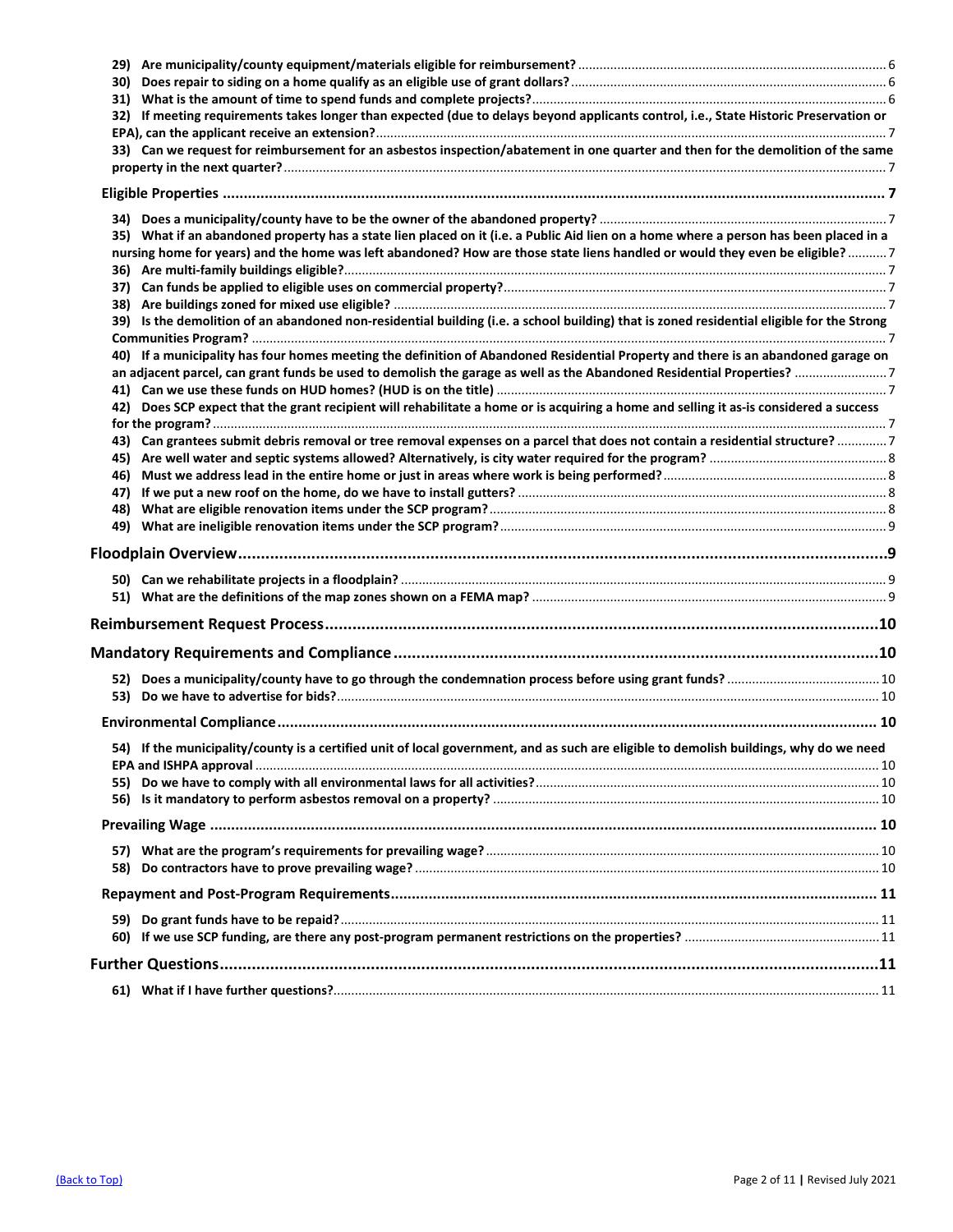# **Program Overview and General Rules**

# **1) What is the Strong Communities Program?**

The Strong Communities Program ("SCP," or the "Program") was created in 2020 through the Rebuild Illinois capital budget, and funds are allocated from the Building Illinois Bond Fund.

# **2) What are the eligible uses for funding under the Program?**

Grant funds may be used for the acquisition, maintenance, rehabilitation and demolition of abandoned residential property. Maximum costs per individual Parcel for all eligible uses cannot exceed \$40,000. Specific eligible activities include but are not limited to:

Eligible Activities

- Acquisition (*not to exceed \$5,000 per property (i.e. per underlying Parcel) to allow for abandonment petition for Judicial Deed, tax sale purchase and legal costs, etc.)*
- Rehabilitation (*can include interior and exterior rehab activities*)
- Demolition (*note that exceptions to the maximum per property cost of \$40,0000 may be considered on a case-by-case basis for remediation requirements, and strategic demolition aligned with local planning efforts*)
- Tree, Shrub and Debris Removal (*excluding grass cutting*)
- Grass Cutting (*not to exceed 5% of grant amount*)
- Lot Treatment and Greening (*i.e. sod, level and grading, shrubs, native plantings, community gardens, stormwater management projects*)
- All reasonable hard and soft construction costs related to the activities listed above, which may be approved or denied in IHDA's sole and absolute discretion
- Administrative costs (*maximum general administration fees consist of 5% of the total grant for administrative costs related to general management, oversight, and coordination, including staff and overhead*)

# Eligible Properties

- − 1-6 unit residential properties in the State of Illinois
- − Properties that meet the definition of abandoned residential property (see question 3 below) under the Program
- − Manufactured home taxed as real property with a foundation and no hitch or wheels
- − Properties may have garages, outbuilding, and/or sheds (demolition/removal of these buildings is an eligible cost if associated residential property meets the definition of abandoned residential property.

## Ineligible Properties

- − Residential properties knowingly occupied by legal or non-legal residents
- − Historically registered properties
- − Commercial, industrial, or agricultural properties
- − Mixed use properties with a residential unit component

The main activity on a property under the Program *must* either be rehabilitation or demolition of an Abandoned Residential Property as defined in question 3 below. Exceptions will be made for acquisition expenses on properties that align with community revitalization efforts and a clear disposition strategy. See question 42 below for more detail.

Please also note that deconstruction/salvage of building materials, fixtures, etc. is allowable as part of the demolition or rehabilitation of vacant and abandoned residential properties under the Program.

Please see Question 44 below for additional clarification regarding multi-unit buildings and allowable exceptions to the maximum per Parcel reimbursement amount.

# **3) How is an Abandoned Property defined under the Program?**

Cite the location of the definition. According to [Appendix A](https://df7qosnywqs6g.cloudfront.net/wp-content/uploads/2021/07/Appendix-A-Definition-of-Abandoned-Residential-Property.pdf) to th[e Program Manual](https://df7qosnywqs6g.cloudfront.net/wp-content/uploads/2021/10/Strong-Communities-Program-Manual-Update-10.8.2021.pdf) Abandoned Residential Property shall mean real estate that:

- 1.) One (1) of the following conditions are shown to exist:
	- A) Is not occupied by any mortgagor or lawful occupant as a principal residence; or
	- B) Contains an incomplete structure if the real estate is zoned for residential development, when the structure is empty or otherwise uninhabited and in need of maintenance, repair or securing; and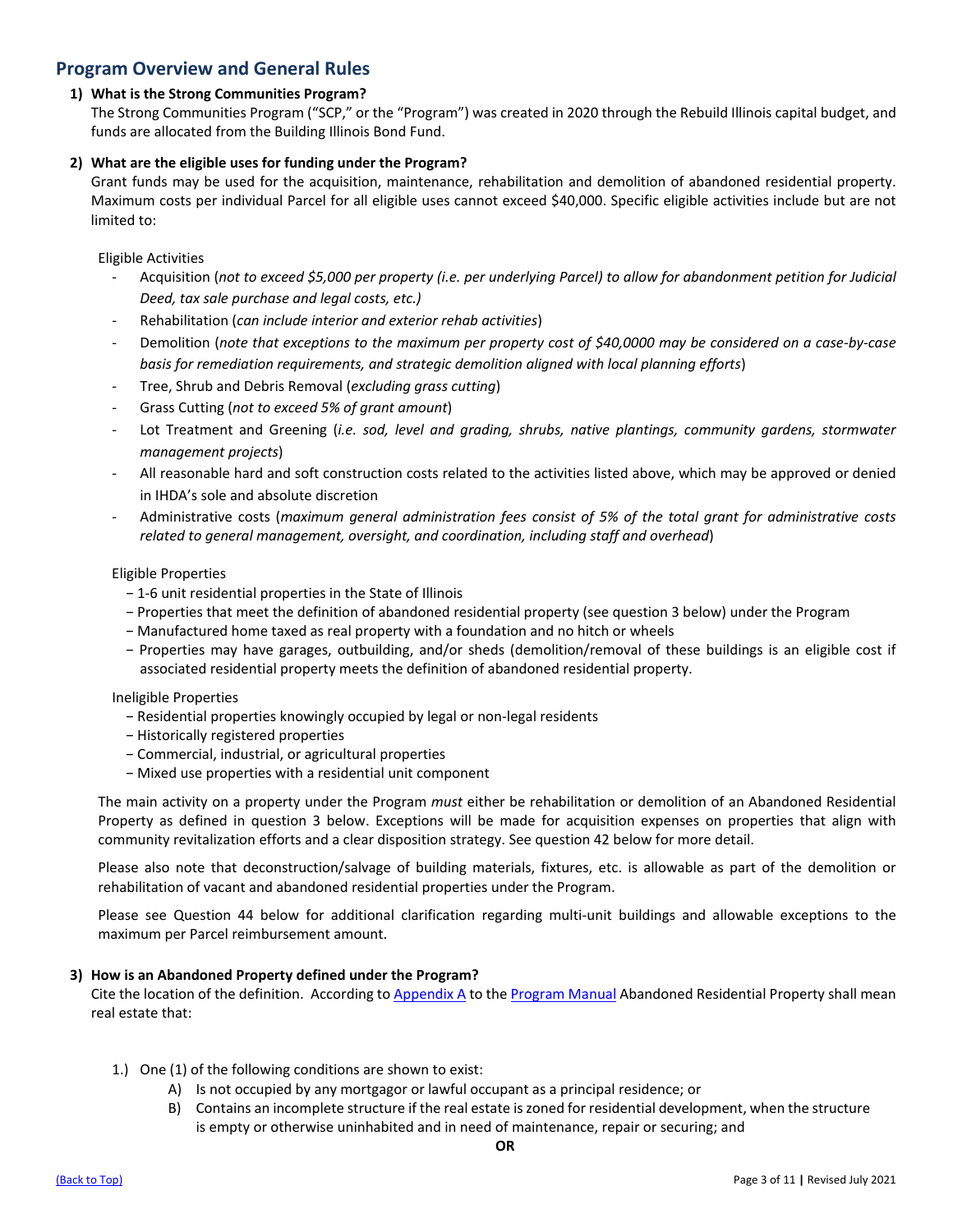- 2) Two (2) or more of the following conditions are shown to exist:
	- A) Construction was initiated on the property and was discontinued prior to completion, leaving a building unsuitable for occupancy, and no construction has taken place in 6 months;
	- B) Multiple windows on the property are boarded up, closed off or smashed through, broken off or unhinged, or multiple window panes are broken and unrepaired;
	- C) Doors on the property are smashed through, broken off, unhinged or continuously unlocked;
	- D) The property has been stripped of copper or other materials, or interior fixtures to the property have been removed;
	- E) Gas, electrical or water services to the entire property have been terminated;
	- F) One or more written statements of the mortgagor or the mortgagor's personal representative or assigns, including documents of conveyance, indicate a clear intent to abandon the property;
	- G) Law enforcement officials have received at least one report of trespassing or vandalism or other illegal acts being committed at the property in the last 6 months;
	- H) The property has been declared unfit for occupancy and ordered to remain vacant and unoccupied under an order issued by a municipal or county authority or a court of competent jurisdiction;
	- I) The local police, fire or code enforcement authority has requested the owner or other interested or authorized party to secure or winterize the property due to the local authority declaring the property to be an imminent danger to the health, safety and welfare of the public;
	- J) The property is open and unprotected and in reasonable danger of significant damage due to exposure to the elements, vandalism or freezing; or
	- K) Other evidence indicates a clear intent to abandon the property; or
- 1.) The real estate is zoned for residential development and is a vacant lot that is in need of maintenance, repair and securing.

# **4) How is a Parcel defined under the Program?**

According to the [Program Manual](https://df7qosnywqs6g.cloudfront.net/wp-content/uploads/2021/10/Strong-Communities-Program-Manual-Update-10.8.2021.pdf) Abandoned Residential Property shall mean a defined piece of real estate which can be identified by an individual PIN or as a single unit within a multi-unit building.

## **5) Where does the funding come from?**

Funding for the Program is derived solely from the Build Illinois Bond Fund.

## **6) Is this a grant or loan?**

This is a grant. This is a reimbursement program. Strong Communities Program grant funds not used in compliance with the grant agreement are subject to recapture.

# **7) Will grant funds be disbursed up front or will expenses be reimbursed?**

All expenses will be reimbursed. After the activity is completed and the funds have been expended, expenses and proof of payment must be reported to IHDA. After the report is approved, funds will be reimbursed.

## **8) Will there be funding cycles?**

There is expected to be one cycle per year based on applications received and funds available. IHDA anticipates 3 funding cycles for this Program.

## **9) How long will the program last?**

IHDA anticipates that the Program will last through 2023.

# **Application and Scoring**

# **Eligible Applicants**

## **10) Who can apply for funding?**

To be eligible, applicants must be a municipality, county, or land bank located in the State of Illinois. A county or municipality may join with other counties/municipalities and together submit a single application. A land bank can apply on its own.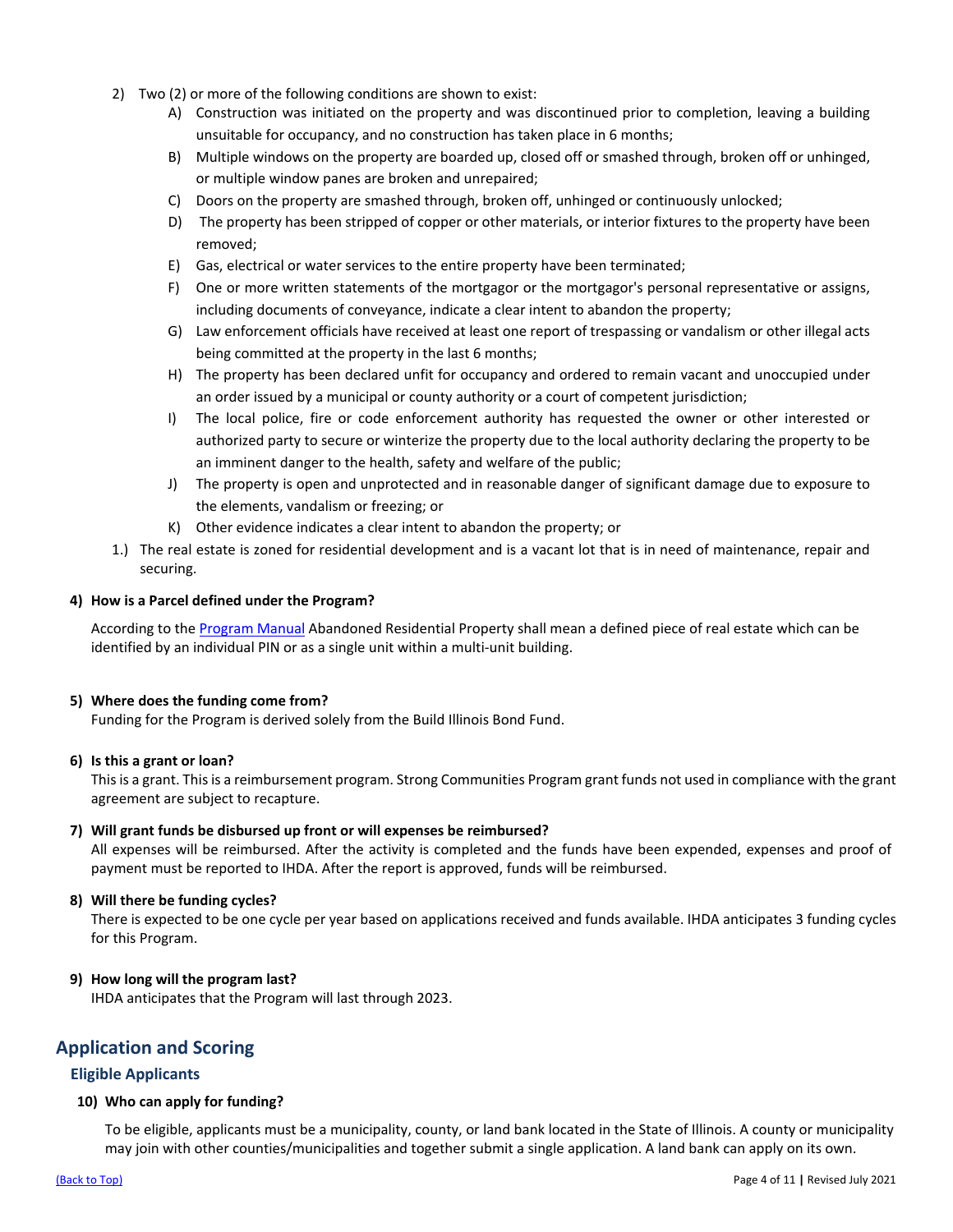Additionally, a land bank or regional planning commission can assist other units of local government within its jurisdiction with their applications and serve as third party administrators. The grant agreements will be with the units of local government. The maximum grant amount in both scenarios is \$250,000. Each county/municipality may only apply once per funding round.

# **11) How does an applicant apply for funding?**

Applicant submits an application to the Illinois Housing Development Authority. Information on future funding rounds can be found on IHDA's [Revitalization and Repair Programs website,](https://www.ihda.org/my-community/revitalization-programs/) or by emailing [SCPinfo@ihda.org.](mailto:SCPinfo@ihda.org)

## **12) Is an applicant guaranteed funding?**

No. Each application will be scored based on qualifications including applicant's experience or expertise to manage the activities listed in the Application Guide; capacity for effective fiscal management proven through a third-party audit; Applicant's ability to identify which Eligible Activities are to be undertaken with Program funds; time for expending funds (inclusion of a budget and timeline schedule for performing the eligible uses of program funds outlined in the application); and other factors that IHDA requires to ensure proper grant administration.

**13) Does it matter if the applicant is home rule or non-home rule unit of government?** No. Home rule and non-home rule units of government may apply.

# **Application Requirements**

**14) Do municipalities/counties need to provide a resolution or ordinance at time of application?**

No, not at the time of application. If awarded grant funds, at time of preparing grant agreements IHDA will need an adopted resolution or ordinance from applicant allowing applicant to accept funds, and a copy of a certificate of incumbency of authorized officers.

**15) If a municipality/county will be using third-party vendors, do vendor bids have to be in place before submitting an application?**

No, but a solid, well-estimated budget is expected.

**16) Does a municipality/county need to get an environmental clearance review in advance of submitting an application?** No, but the applicant will need to meet all certifications, including environmental certifications, before grant funds are disbursed for a property. Environmental certifications may include lead risk assessment, asbestos removal documentation, and/or other activities depending on the scope of the specific project. Refer to the [Program Manual](https://df7qosnywqs6g.cloudfront.net/wp-content/uploads/2021/10/Strong-Communities-Program-Manual-Update-10.8.2021.pdf) for further guidance.

## **17) Can an application include a mix of previously completed activities as well as planned activities?**

Yes. However, payment will not be released until an activity has been completed. Each round has a defined start date for previous eligible activities. Consult the relevant funding application for the date. For Round 1, activities dating back to January 1, 2020 are eligible for submission.

## **18) Is IHDA available for pre-review of applications?**

No. However, questions may be posed t[o SCPinfo@ihda.org](mailto:SCPinfo@ihda.org) and at any webinar offered prior to a round of funding (see [here](http://www.ihda.org/my-community/revitalization-programs/) for details).

## **Maximum Grant Amount**

**19) What is the maximum grant amount available to applicants?**

For Round 1, a maximum grant amount of \$250,000 per county/municipality applicant is established for all applicants. IHDA does not anticipate that every applicant will apply for the maximum funding available but will base their application on actual activities that can be addressed during the grant period. Award amounts will depend on the amount of funding available and the capacity of the applicant to undertake the planned activities.

# **Waiver of Maximum Grant Amount and Match Requirements**

## **20) Is there consideration for an applicant providing matching funds?**

Evidence or explanation of matching funds is not required, but applicants are encouraged to indicate if grant funds will help leverage additional resources.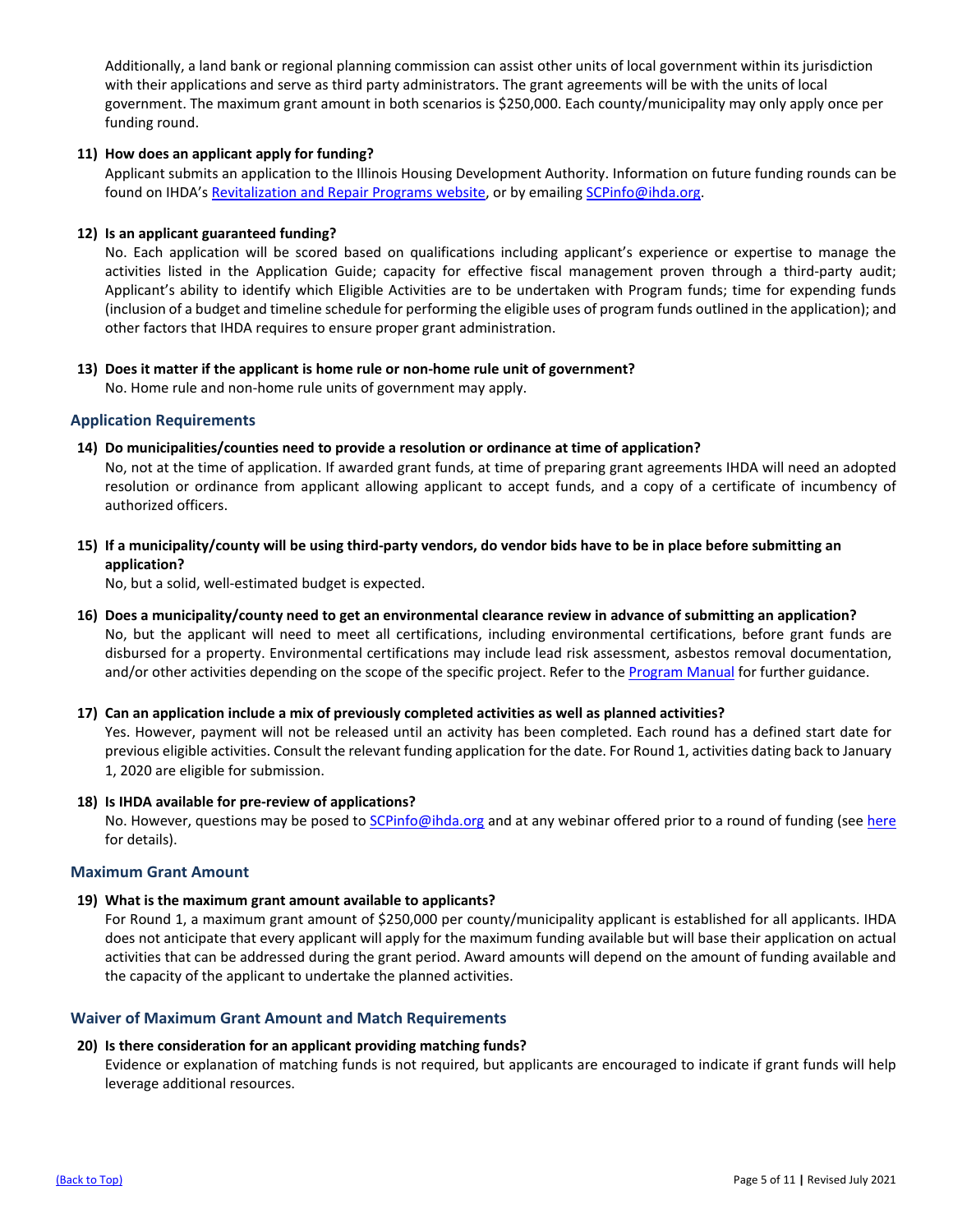# **Eligible Uses of Funds**

# **21) Can past expenses be reimbursed?**

Yes, if they meet the definition of Eligible Costs/Program Activities and were incurred on or after January 1, 2020 for Round 1 applicants (this date will change for future rounds).

- **22) If applying for reimbursement for past activities, what type of documentation is required for submittal?** Invoices, receipts (proof of payment), a report provided on a form supplied by IHDA, and compliance with all certifications are required for reimbursement. (Other documentation as required and approved in IHDA's in its sole discretion).
- **23) If the municipality/county has not yet paid for the work completed, can they still be reimbursed?**  No. You must submit proof of payment with your reimbursement request to be paid on all eligible activities.
- **24) If we apply and are successful for dollars to reimburse demolitions that have previously been done in our community, would we still be able to maintain certain liens (i.e. weeds) in order to allow us to foreclose on those properties?**  Applicable local laws should be followed. Municipalities and counties should consult with their legal counsel.
- **25) If costs are incurred for liens, fines, citations and attorney fees, are applicants allowed to bill those to this program? If they are, do they have to repay IHDA if the lien is lifted or a settlement is made? (During a fast track demo, you cannot bill attorney fees; can you use SCP to pay these fees?)**

Program funds can be used to reimburse applicants for Eligible Costs/Program Activities as defined in the Program Manual, page 1. Liens, fines, citations and attorney's fees are not stated as Eligible Costs/Program Activities, unless related to the cost of Acquisition of an Eligible Property as further defined in th[e Program Manual.](https://df7qosnywqs6g.cloudfront.net/wp-content/uploads/2021/10/Strong-Communities-Program-Manual-Update-10.8.2021.pdf) If a lien is settled or lifted, the amount received by the municipality for costs incurred for which the grantee has been reimbursed, shall be used by the grantee to further the revitalization efforts of the grantee.

**26) Can I use city staff to perform activities or do I have to hire third parties?** You can use either.

# **27) Is municipality/county staff time eligible for reimbursement?**

Maximum general administration fees consist of 5% of the total grant for administrative costs related to general management, oversight, and coordination, including staff and overhead This amount will be reserved and disbursed to the grantee to cover administrative expenses based on grant progress. Administrative staff time should not be submitted as part of an Eligible Cost/Program Activity. However, staff time for labor directly related to the Eligible Costs/Program Activities, such as the person's time cutting the grass, is eligible. If you are using municipal crews for demo or rehab and submitting these costs for reimbursement, you will need to submit a ledger which lists each employee who performed work on the address being submitted for reimbursement, and also show the hours worked for all employees. You will also need to submit payment verification for this work, such as submitting copies of the pay stubs for these employees which cover the dates under which the work is being charged. Sick and vacation hours for employees are not eligible expenses.

## **28) Are administrative fees billable?**

No. Maximum general administration fees consist of 5% of the total grant for administrative costs related to general management, oversight, and coordination, including staff and overhead. This amount will be reserved and released to the grantee to cover administrative expenses based on grant disbursement progress.

## **29) Are municipality/county equipment/materials eligible for reimbursement?**

Equipment purchases are not eligible for reimbursement under this Program. However, equipment used to complete eligible grant activities can be reimbursed at standard usage/rental rates, with clear documentation.

**30) Does repair to siding on a home qualify as an eligible use of grant dollars?**  Yes.

# **31) What is the amount of time to spend funds and complete projects?**

Grant funds must be expended within the time frame of the grant agreement. For Round 1, IHDA expects the grant term to be 24 months.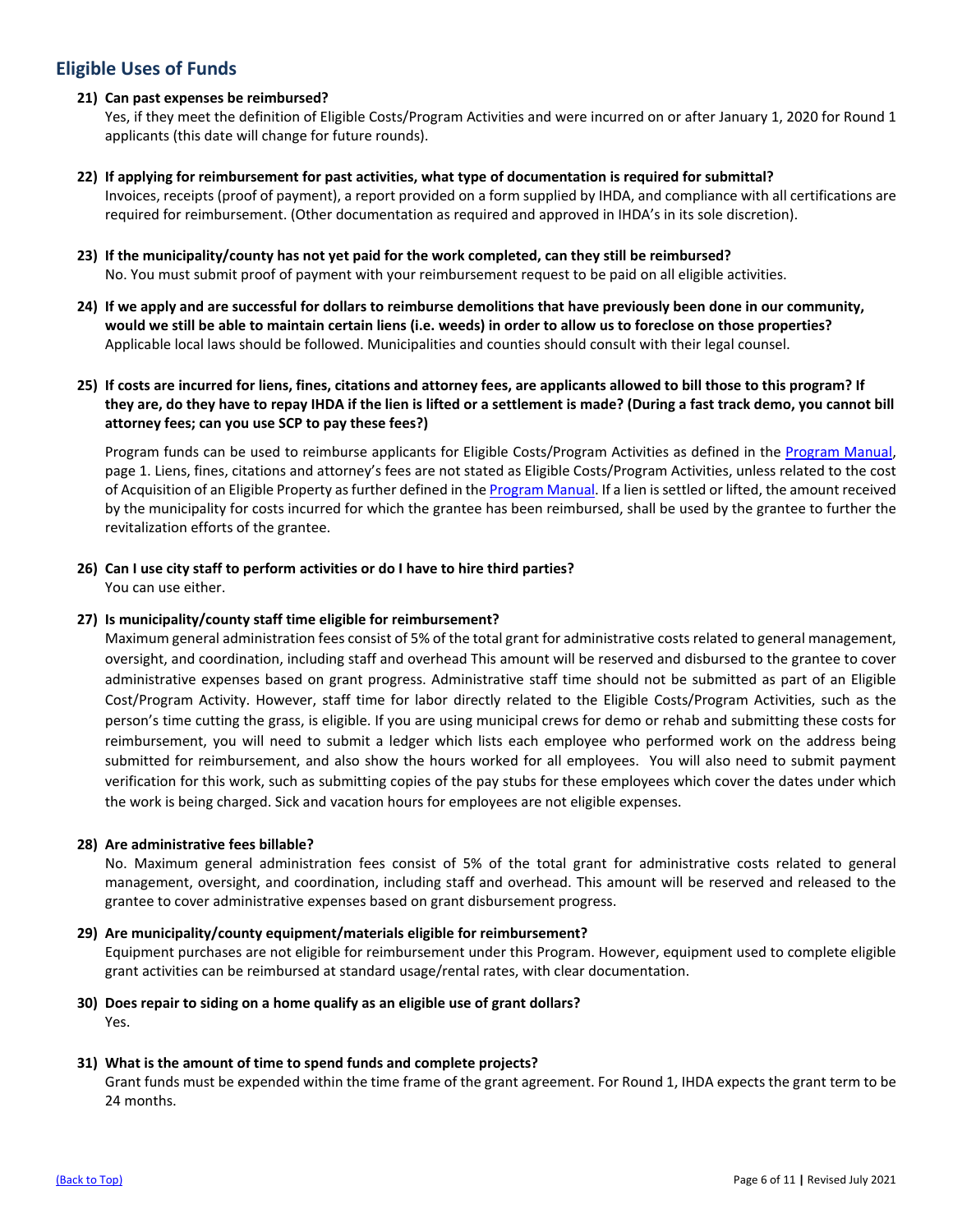**32) If meeting requirements takes longer than expected (due to delays beyond applicants control, i.e., State Historic Preservation or EPA), can the applicant receive an extension?**

The Grant Funds Recovery Act allows 24 months for the expenditure of funds. No extensions are allowed beyond this period. Funds must be expended within this time frame.

**33) Can we request for reimbursement for an asbestos inspection/abatement in one quarter and then for the demolition of the same property in the next quarter?**

Yes. You can submit for expenses on the same property in different quarters.

# **Eligible Properties**

- **34) Does a municipality/county have to be the owner of the abandoned property?** Municipalities and counties applying for grant funds must have the legal authority to undertake activities under the Program.
- **35) What if an abandoned property has a state lien placed on it (i.e. a Public Aid lien on a home where a person has been placed in a nursing home for years) and the home was left abandoned? How are those state liens handled or would they even be eligible?**

Municipalities and counties applying for grant funds must have the legal authority to undertake activities under the Program.

**36) Are multi-family buildings eligible?**

Residential buildings of 1-6 units that meet the definition of Abandoned Residential Property, as that term is defined in [Appendix A](https://df7qosnywqs6g.cloudfront.net/wp-content/uploads/2021/07/Appendix-A-Definition-of-Abandoned-Residential-Property.pdf) to the Strong Community Program [Program](https://df7qosnywqs6g.cloudfront.net/wp-content/uploads/2021/10/Strong-Communities-Program-Manual-Update-10.8.2021.pdf) Manual and in Question 3 above, are eligible.

- **37) Can funds be applied to eligible uses on commercial property?** No, the property must be a residential-only property of 1-6 units.
- **38) Are buildings zoned for mixed use eligible?**

No. Buildings must meet the definition of Abandoned Residential Property as detailed in [Appendix A](https://df7qosnywqs6g.cloudfront.net/wp-content/uploads/2021/07/Appendix-A-Definition-of-Abandoned-Residential-Property.pdf) of th[e Program Manual](https://df7qosnywqs6g.cloudfront.net/wp-content/uploads/2021/10/Strong-Communities-Program-Manual-Update-10.8.2021.pdf) and in question 3 above.

**39) Is the demolition of an abandoned non-residential building (i.e. a school building) that is zoned residential eligible for the Strong Communities Program?**

No. In order to be reimbursed for Eligible Costs/Program Activities under the Program, the building must meet the definition of Abandoned Residential Property, as that term is defined in [Appendix A](https://df7qosnywqs6g.cloudfront.net/wp-content/uploads/2021/07/Appendix-A-Definition-of-Abandoned-Residential-Property.pdf) to the SCP [Program](https://df7qosnywqs6g.cloudfront.net/wp-content/uploads/2021/10/Strong-Communities-Program-Manual-Update-10.8.2021.pdf) Manual and in question 3 above.

**40) If a municipality has four homes meeting the definition of Abandoned Residential Property and there is an abandoned garage on an adjacent parcel, can grant funds be used to demolish the garage as well as the Abandoned Residential Properties?**

No. In this example, demolition of the garage that is not on the same parcel does not fall within the definition of Eligible Costs/Program Activities. The funds under the program are for Eligible Costs/Program Activities for Abandoned Residential Properties defined in the [Appendix A](https://df7qosnywqs6g.cloudfront.net/wp-content/uploads/2021/07/Appendix-A-Definition-of-Abandoned-Residential-Property.pdf) of the SC[P Program Manual.](https://df7qosnywqs6g.cloudfront.net/wp-content/uploads/2021/10/Strong-Communities-Program-Manual-Update-10.8.2021.pdf)

## **41) Can we use these funds on HUD homes? (HUD is on the title)**

Municipalities and counties applying for grant funds must have the legal authority to undertake activities under the program.

# **42) Does SCP expect that the grant recipient will rehabilitate a home or is acquiring a home and selling it as-is considered a success for the program?**

A property returned to taxable and productive use is considered a success in the Program. Acquiring a home and selling it asis is an allowable activity as long it promotes the goals of the Program by supporting affordable housing and achieves other outcomes aligning with local community revitalization goals, i.e. job training goals, partnerships with mission-driven housing partners or other local non-profits, etc. Reporting will be required to demonstrate outcomes on all properties utilizing program funds.

# **43) Can grantees submit debris removal or tree removal expenses on a parcel that does not contain a residential structure?**

The main activity on a parcel must either be demolition or rehabilitation of an Abandoned Residential Property. Tree removal, debris removal and other Eligible Program Activities can be reimbursed if associated with a demolition or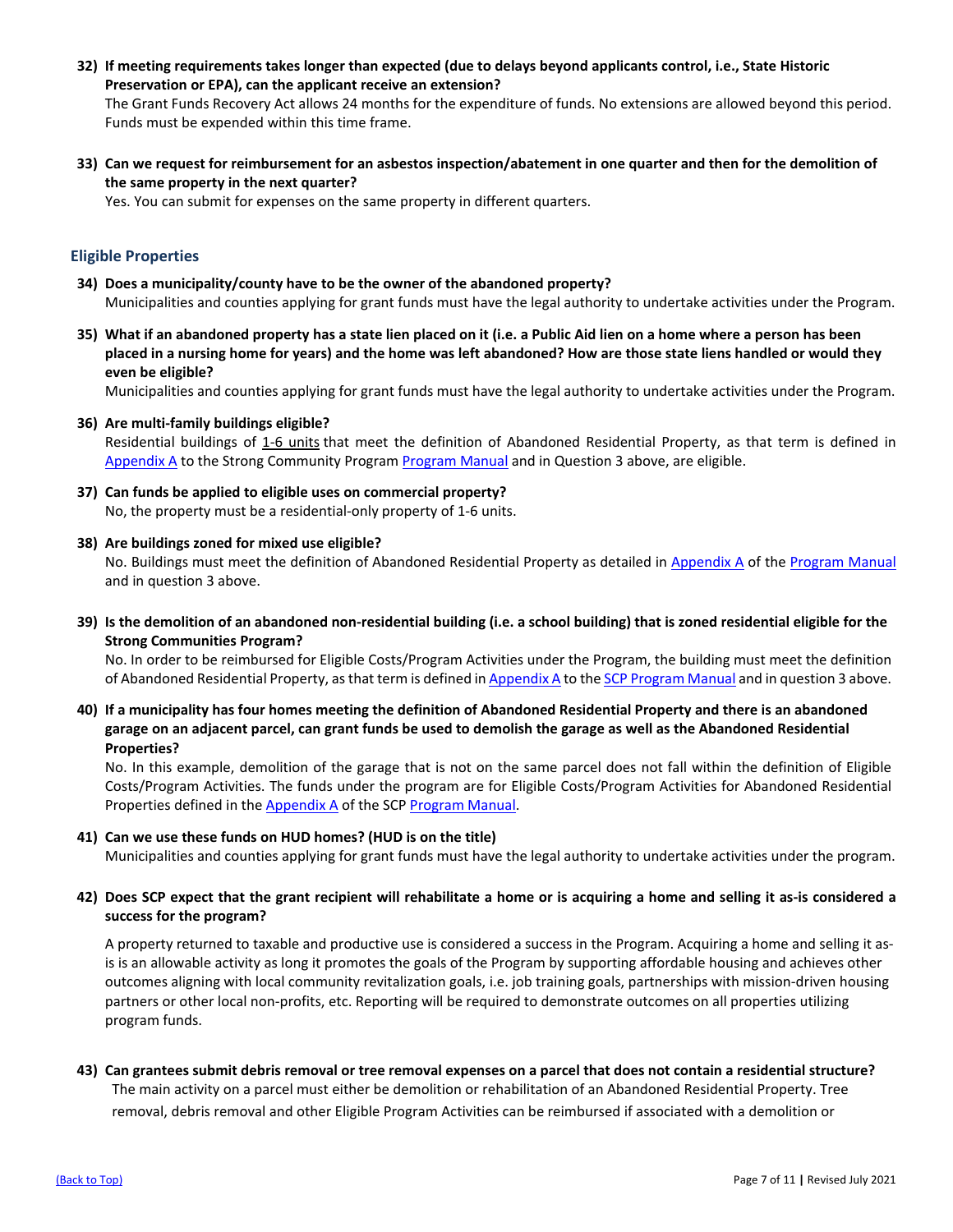rehabilitation project on the parcel. If there is no associated demolition or rehabilitation project on the parcel, costs for these other activities cannot be reimbursed.

# **44) For multi-unit buildings, does the \$40,000 maximum reimbursement per individual Parcel apply per individual residential unit and/or per individual PIN associated with a Parcel?**

Both. The maximum reimbursement amount can be used on each residential unit and on each separate PIN. The Program Manual indicates that maximum costs per individual Parcel for all eligible uses cannot exceed \$40,000. For the purposes of this program, an individual residential unit is considered a separate and individual Parcel. If a Parcel has more than one distinct PIN, OR if other evidence can be provided that clearly demonstrates that a defined piece of real estate contains more than one distinct, legal residential unit, IHDA will allow up to \$40,000 to be reimbursed per residential unit. Such evidence could be confirmation from the Local Township/County Assessor verifying multiple separate apartments represented by one PIN. So, for example, if evidence can be provided demonstrating a property contains two distinct, legal residential units, up to \$80,000 could be requested for reimbursement. This applies for both demolition and rehabilitation projects. The maximum reimbursable amount for acquisition will remain \$5,000 per property, regardless of the number of units.

Additionally, please note that IHDA will also consider exceptions to the \$40,000 maximum per property on a case-by-case basis for **demolition projects only, regardless of the number of units (up to six units maximum),** in cases where remediation expenses (i.e. asbestos removal) increase the overall demolition cost significantly, or where the project can be considered a strategic demolition aligning with local planning efforts.

IHDA reserves the right in its sole discretion to approve or deny any exception request. Please reach out to IHDA at [SCPinfo@ihda.org](mailto:SCPinfo@ihda.org) to request an exception, or with any further questions on the above exceptions.

# **Construction Overview**

Rehabilitation is subject to the **[ILLINOIS HOUSING DEVELOPMENT AUTHORITY STANDARDS FOR](https://www.ihda.org/wp-content/uploads/2015/07/IHDA-Standards-for-Architectural-Planning-and-Construction-2019-FINAL.pdf) ARCHITECTURAL [PLANNING AND](https://www.ihda.org/wp-content/uploads/2015/07/IHDA-Standards-for-Architectural-Planning-and-Construction-2018.pdf)  [CONSTRUCTION](https://www.ihda.org/wp-content/uploads/2015/07/IHDA-Standards-for-Architectural-Planning-and-Construction-2018.pdf)**, as applicable. Please see the document for further guidance.

**45) Are well water and septic systems allowed? Alternatively, is city water required for the program?** New water/sewer services should be from the municipality, if available. If the existing system is a well/septic, we do not require a change. Septic system repairs or replacement is an allowable expense.

# **46) Must we address lead in the entire home or just in areas where work is being performed?**

Homes built after 1978 need only be tested for lead if the grantee considers it necessary. For SCP rehab projects involving interior work, homes built before 1978 will need to prepare a lead risk assessment report of the entire home. This lead risk assessment report will need to be submitted for funding disbursement. For SCP rehab projects only addressing exterior safety concerns (such as roof repairs), if the home was built before 1978, only the areas affected by rehab work (roof, soffit, fascia, etc.) need a lead risk assessment.

## **47) If we put a new roof on the home, do we have to install gutters?**

If you put a new roof on the home, you must make sure the fascia, soffit, gutters, and downspouts are replaced or are in good condition.

## **48) What are eligible renovation items under the SCP program?**

- Accessibility related improvements
- Energy Efficiency related improvements
- Environmental related hazards
	- o Lead and Radon Mitigation
- Improvements to:

Interior **Contract Contract Contract Contract Contract Contract Contract Contract Contract Contract Contract Contract Contract Contract Contract Contract Contract Contract Contract Contract Contract Contract Contract Contr**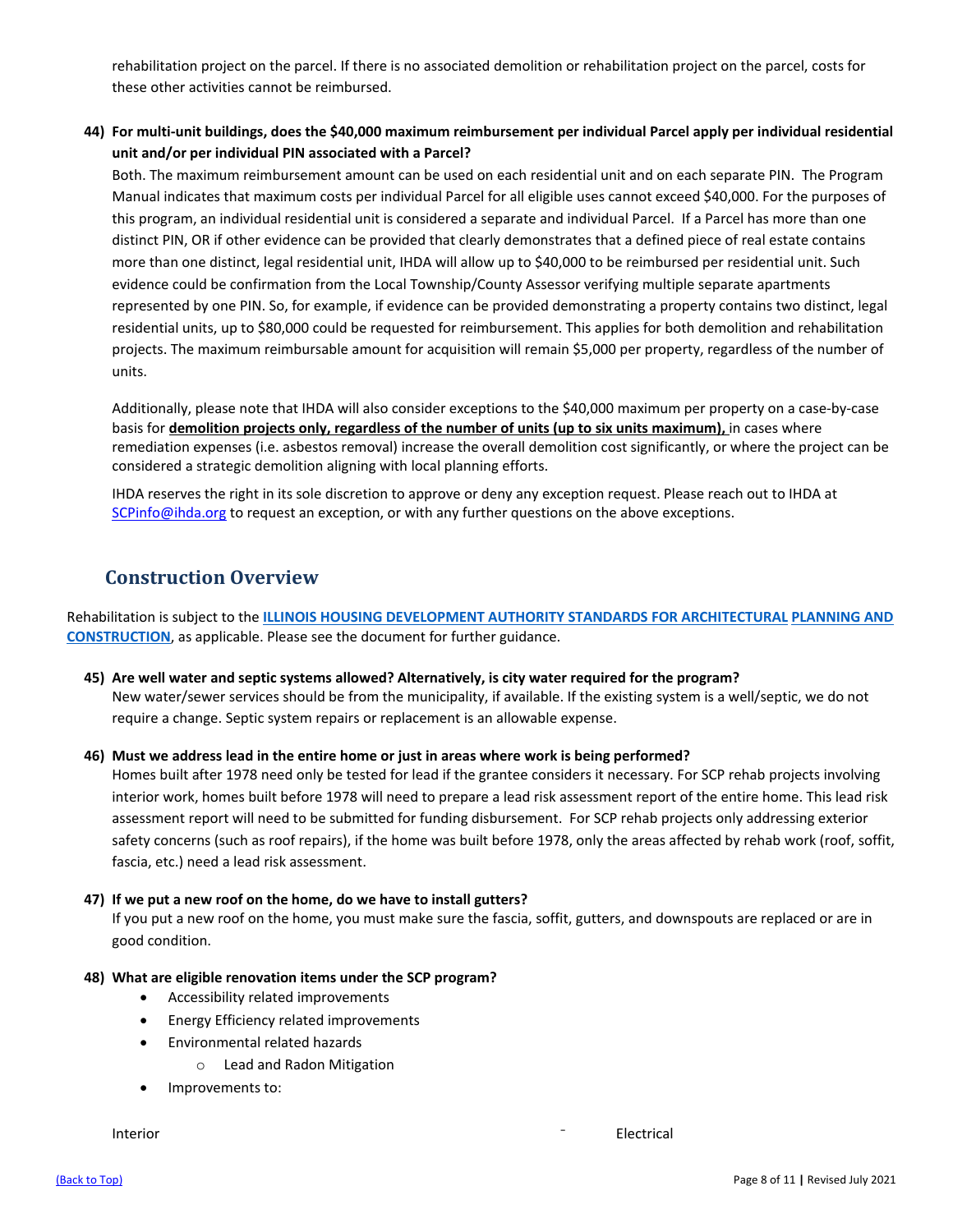- **Plumbing**
- **Insulation**
- Wall and Ceiling
- **Flooring**
- **Stairs**
- ⁻ Cabinetry and Countertops
- ⁻ Bathroom Vanities and Lavatory Repair/Replacement
- ⁻ Fire and Smoke Alarm Systems
- ⁻ Windows and Doors
- HVAC
- ⁻ Replacement of outdated/inefficient stove or refrigerator, if necessary
- ⁻ Replacement of other existing major inoperable appliances (dishwasher, washer, dryer, etc.)

Exterior

- ⁻ Roofing (including soffits and fascia)
- ⁻ Drainage (including grading and gutters)
- **Painting**
- Structural Improvements
- **Stairs**
- **Chimneys**
- ⁻ Fire Escapes
- ⁻ Windows and Doors
- ⁻ Porches and Steps
- **Siding**
- Other Improvements as approved by IHDA

# **49) What are ineligible renovation items under the SCP program?**

- Improvements that are significantly above local market rate
- Replacement of major appliances that are still in working condition (dishwasher, washer, dryer, etc.)
- Luxury Improvements, such as:
	- o Swimming pools
	- o Jacuzzis
	- o Marble/Granite counter tops, etc.

# **Floodplain Overview**

# **50) Can we rehabilitate projects in a floodplain?**

Yes you can, however, FEMA requires that projects with rehabilitation equal or greater than 50% of the market value follow the new construction requirements for the floodplain area, which could possibly involve elevation. The costs can easily be prohibitive. Any program allowing work in a floodplain or floodway should check with FEMA for guidance and provide adequate documentation to IHDA showing that all required steps have been taken and that the project is feasible. To find out if your project is in a floodplain, see[: https://msc.fema.gov/portal.](https://msc.fema.gov/portal)

# **51) What are the definitions of the map zones shown on a FEMA map?**

Flood hazard areas identified on the Flood Insurance Rate Map are a Special Flood Hazard Area (SFHA). SFHA are defined as the area that will be inundated by the flood event having a one percent (1%) chance of being equaled or exceeded in any given year. The one percent (1%) annual chance flood is also referred to as the base flood or 100-year flood. SFHAs are labeled as Zone A, Zone AO, Zone AH, Zones A1-A30, Zone AE, Zone A99, Zone AR, Zone AR/AE, Zone AR/AO, Zone AR/A1- A30, Zone AR/A, Zone V, Zone VE, and Zones V1-V30. Moderate flood hazard areas, labeled Zone B or Zone X (shaded) are also shown on the FIRM, and are the areas between the limits of the base flood and the 0.2-percent-annual-chance (or 500 year) flood.

The areas of **minimal flood hazard**, which are the areas outside the SFHA and higher than the elevation of the 0.2-percentannual-chance flood, are labeled Zone C or Zone X (unshaded). Any project in a Special Flood Hazard Area is subject to the rules discussed in Question 47. Please see<https://msc.fema.gov/portal> to search for further information.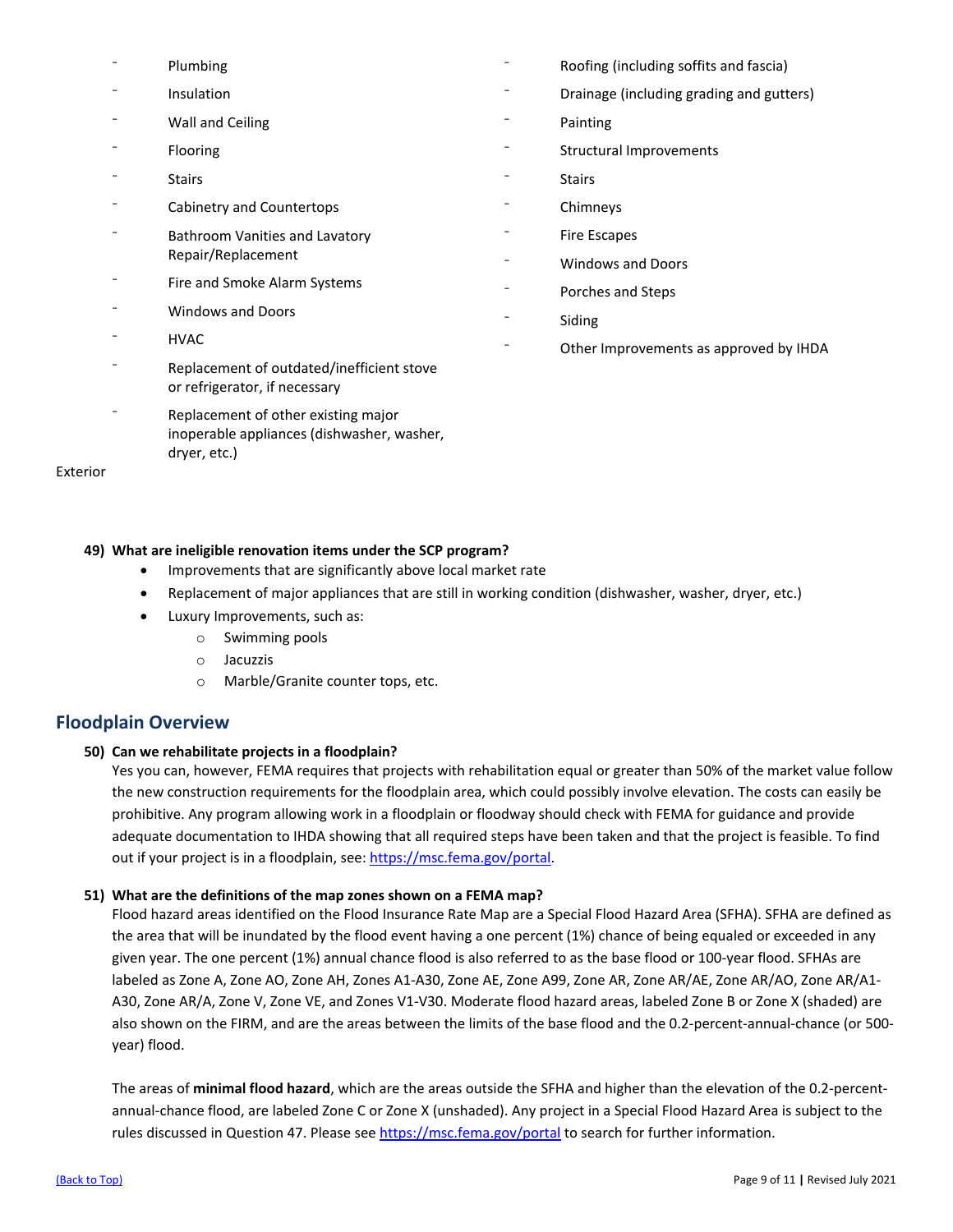# **Reimbursement Request Process**

# **Mandatory Requirements and Compliance**

**52) Does a municipality/county have to go through the condemnation process before using grant funds?** Condemnation is not required.

## **53) Do we have to advertise for bids?**

While there are no specific requirements for advertising for bids under the Strong Communities Program, you are required to comply with all applicable laws and regulations, including applicable municipal procurement policies and procedures as certified in your funding application (certification #9). Do note that submission of bids will be required before disbursement of funds.

# **Environmental Compliance**

**54) If the municipality/county is a certified unit of local government, and as such are eligible to demolish buildings, why do we need EPA and ISHPA approval** 

Funding for the Strong Communities Program is derived from the Build Illinois Bonds Fund and therefore grant funds under the program are considered state funds thereby triggering state historic preservation and environmental requirements.

## **55) Do we have to comply with all environmental laws for all activities?**

Yes, a municipality or county must comply with all applicable environmental laws. Funding for the Strong Communities Program is derived from the Build Illinois Bonds Fund and therefore grant funds under the program are considered state funds, thereby triggering historic preservation and environmental requirements triggered by the activities undertaken. Every property must adhere to the requirements of a Historic Preservation review through the Illinois Historic Preservation Agency (see [https://www2.illinois.gov/dnrhistoric/Preserve/SiteAssets/Pages/Resource-Protection/Initial%20Documentation%20Required.pdf\)](https://www2.illinois.gov/dnrhistoric/Preserve/SiteAssets/Pages/Resource-Protection/Initial%20Documentation%20Required.pdf). Note that Certified Local Government approval will also be accepted for the Historic Preservation review.

## **56) Is it mandatory to perform asbestos removal on a property?**

For any activity undertaken and submitted for reimbursement under your SCP award, you must follow all local, county, and state laws that pertain to such activities. Before demolishing a property, you must ensure all federal, state, county, and local requirements for demolition, asbestos inspections, and handling/removal of hazardous containing materials are met.

Asbestos abatement may be an eligible use of Program funds if the asbestos abatement falls under an Eligible Program Activity as described in the [Program Manual.](https://df7qosnywqs6g.cloudfront.net/wp-content/uploads/2021/10/Strong-Communities-Program-Manual-Update-10.8.2021.pdf) For more information regarding asbestos requirements, see [https://www2.illinois.gov/epa/topics/air-quality/asbestos/Pages/default.aspx.](https://www2.illinois.gov/epa/topics/air-quality/asbestos/Pages/default.aspx)

Additionally, a municipality or county must comply with all applicable environmental laws. Funding for the Strong Communities Program is derived from the Build Illinois Bonds Fund and therefore grant funds under the program are considered state funds, thereby triggering historic preservation and environmental requirements triggered by the activities undertaken. Every property must adhere to the requirements of a Historic Preservation review through the Illinois Historic Preservation Agency (see [https://www2.illinois.gov/dnrhistoric/Preserve/SiteAssets/Pages/Resource-Protection/Initial%20Documentation%20Required.pdf\)](https://www2.illinois.gov/dnrhistoric/Preserve/SiteAssets/Pages/Resource-Protection/Initial%20Documentation%20Required.pdf). Note that Certified Local Government approval will also be accepted for the Historic Preservation review.

## **Prevailing Wage**

## **57) What are the program's requirements for prevailing wage?**

The Strong Communities Program follows the Illinois Department of Labor'[s Prevailing Wage Act.](https://www.illinois.gov/idol/Laws-Rules/CONMED/Pages/prevailing-wage-act.aspx) If a sponsor is utilizing state funds (SCP grant money) to pay a contractor to do construction or repairs, then prevailing wage needs to be observed.

## **58) Do contractors have to prove prevailing wage?**

Contractors utilized for program purposes and compensated under SCP grant funds are expected to adhere to all prevailing wage requirements listed above. IHDA may at any time request documentation of the grantee's compliance with these prevailing wage requirements as it deems necessary.